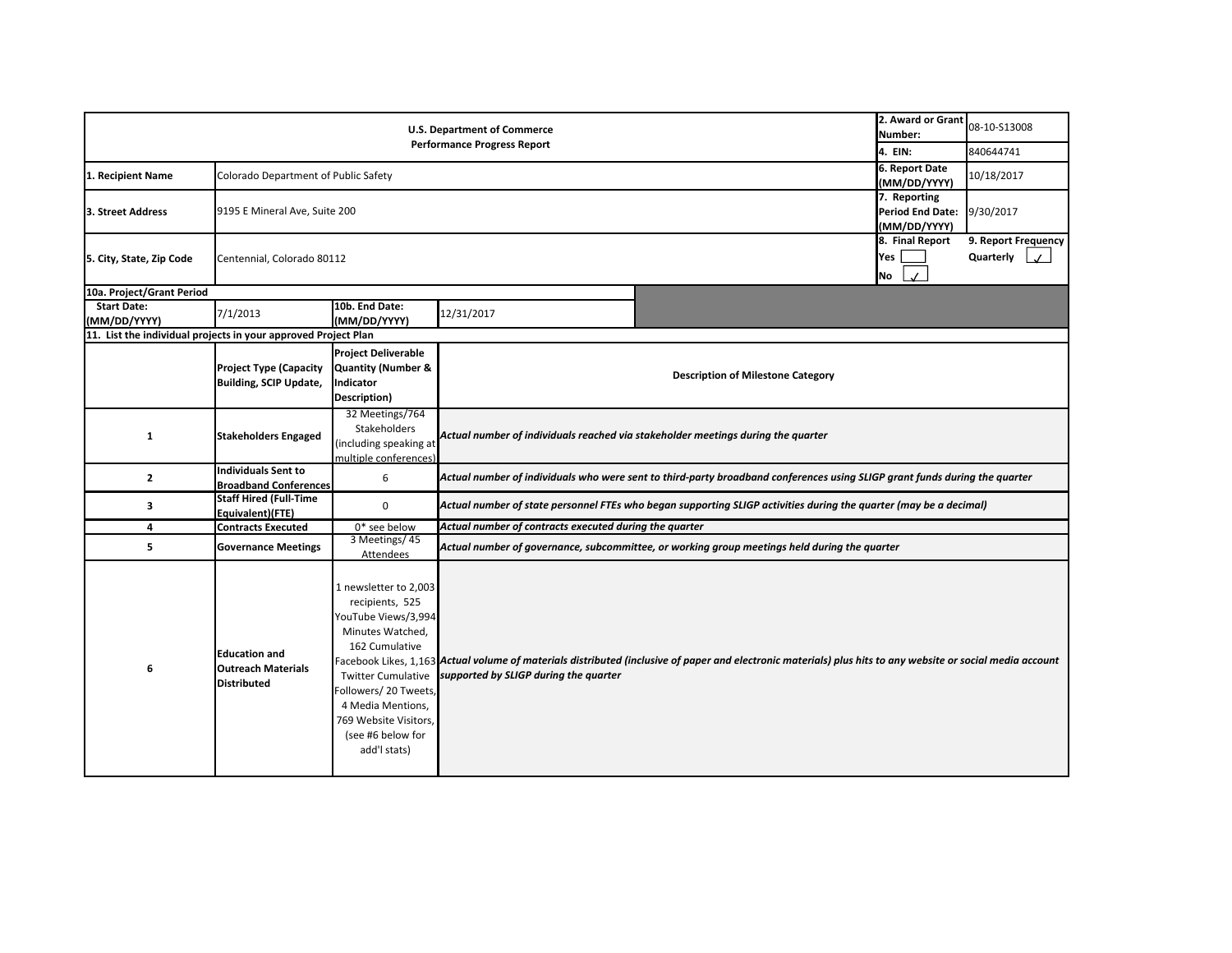|    | Subrecipient<br><b>Agreements Executed</b>            |         | Actual number of agreements executed during the quarter                                                |
|----|-------------------------------------------------------|---------|--------------------------------------------------------------------------------------------------------|
|    | Phase 2 - Coverage                                    | Stage 5 | For each Phase 2 milestone category, please provide the status of the activity during the quarter:     |
|    | Phase 2 - Users and<br><b>Their Operational Areas</b> | Stage 5 | <b>Stage 1 - Process Development</b><br><b>Stage 2 - Data Collection in Progress</b>                   |
| 10 | Phase 2 – Capacity                                    | Stage 5 | Stage 3 - Collection Complete; Analyzing/Aggregating Data                                              |
| 11 | Phase 2 – Current<br><b>Providers/Procurement</b>     | Stage 5 | <b>Stage 4 - Data Submitted to FirstNet</b>                                                            |
| 12 | Phase 2 - State Plan<br><b>Decision</b>               | Stage 1 | <b>Stage 5 - Continued/Iterative Data Collection</b><br>Stage 6 - Submitted Iterative Data to FirstNet |

**11a. Describe your progress meeting each major activity/milestone approved in the Baseline Report for this project; any challenges or obstacles encountered and mitigation strategies you have employed; planned major activities for the next quarter; and any additional project milestones or information.** 

1/The FNC Program Staff, SPOC and/or FirstNet Colorado Governing Body (FNCGB) members presented/participated at the following meetings/web presentations during the quarter (July ‐ September 2017). A sampling of presentations from these and previous events can be found at: http://firstnetcolorado.state.co.us/resources/presentations: Colorado Municipal League, Homeland Security Advisory Committee, Southeast All Hazards Region, South Central All Hazards Region, FN and AT&T State Plan Discussion, Pikes Peak Regional Communications Network (PPRCN), North Central Region, Larimer County Emergency Managers and First Responders Agencies, San Luis Valley All-Hazards Region, FNC: State Plan Coverage Discussion w/FN and AT&T, Harris Symposium: State Perspective on FN. National EMS Safety Summit Booth, National Guard, Colorado Counties Inc (CCI) – Mountain District, CCI – West District, ITP Fall 2017 Seminar Series. Mile Hi Regional EMS Trauma Advisory Council (MHRETAC), CCI – Southern District, CCI – Eastern District, Nebraska Public Safety Technology Summit, National Volunteer Firefighter Council.

2/The SPOC, Broadband Implementation Mgr, Outreach/Education Mgr, Project Coordinator and member of the FNCGB attended the APCO National Conference in Denver in August, 2017. The Outreach/Education Manager attended the Nebraska Public Safety Technology Summit in Omaha, Nebraska on September 21st.

4/The Signals Analytics contract was amended to support an update to deliverables based on state plan assessment needs; no value was added or subtracted from the contract. Existing dollars were moved between deliverables.

5/July - September 2017 FirstNet Colorado Governing Board (FNCGB) meetings (45 total attendees/3 meetings not including SPOC and program staff) were held with the Colorado members, FirstNet staff and other stakeholders in person and via Web/Conference Bridge.

6/The SPOC and FNC Program Staff successfully held several engaging meeting with stakeholders with secured portal access and FN and AT&T discussing the details of the state plan. This allowed stakeholders to better understand the FN/AT&T offering in the state plan. The SPOC and FNC Program Staff participated in each quarterly FirstNet SPOC call, calls with the FirstNet Region VIII lead, the WestNet bi‐weekly call and attended the FirstNet Board and Special Board Meetings via web session. Staff provides monthly programmatic updates (in person whenever possible) to all of the major Land Mobile Radio and Public Safety Communications stakeholder groups (e.g., Consolidated Communications Network of Colorado (CCNC), Rocky Mountain Harris Users Group, Public Safety Communications Subcommittee (PSCS), Dept of Homeland Security and Emergency Mgmt All Hazards Region/Homeland Security Coordinators Meeting, the Homeland Security Advisory Council, the local NENA/APCO chapter, and the 911 PUC Task Force. FNC Program Staff also participates, when available at the PSCR User Experience Working Group, and various NPSTC Broadband Working Groups on Emerging Technologies, Unmanned Aerial Systems (UAS)/Robotics, Deployables, LMR to LTE Integration, Internet of Things, and the FEMA Regional Emergency Communications Coordination Working Group (RECCWG) calls for Region 8 to provide regular programmatic updates. Program staff continues to chair the NPSTC Broadband Emerging Technologies Working Group and now chairs the NPSTC Technology and Broadband Committee.

|                                                                                                         | <b>Website Sessions</b> | <b>Website Users</b><br>(% of New Users) | <b>Website Page</b><br><b>Views</b> | <b>Newsletter Recipients</b> | Email<br><b>Newsletter</b><br>Open Rate<br>(%) | Media<br><b>Mentions</b> | <b>Twitter Followers</b><br>(Cumulative<br><b>Total)/Tweets</b> | <b>Facebook Likes</b><br>(*note this is now<br>counted<br>cumulatively) | YouTube<br><b>Views/Minutes</b><br>Watched |
|---------------------------------------------------------------------------------------------------------|-------------------------|------------------------------------------|-------------------------------------|------------------------------|------------------------------------------------|--------------------------|-----------------------------------------------------------------|-------------------------------------------------------------------------|--------------------------------------------|
| <b>July 2017</b>                                                                                        | 259                     | 180 (61.39%)                             | 659                                 | $\Omega$                     | 0.00%                                          |                          | 1.133 and 3                                                     | 161                                                                     | 160 views/1129 min                         |
| August 2017                                                                                             | 219                     | 161 (64.38%)                             | 546                                 | 0                            | 0.00%                                          |                          | 1.147 and 2                                                     | 163                                                                     | 155 views/1393 min                         |
| September 2017                                                                                          | 291                     | 234 (71.8%)                              | 613                                 | 2003                         | 29%                                            |                          | $1.163$ and 3                                                   | 162                                                                     | 210 views/1472 min                         |
| 8 - 12/ There was no data collection information that would have provided additional value to FirstNet. |                         |                                          |                                     |                              |                                                |                          |                                                                 |                                                                         |                                            |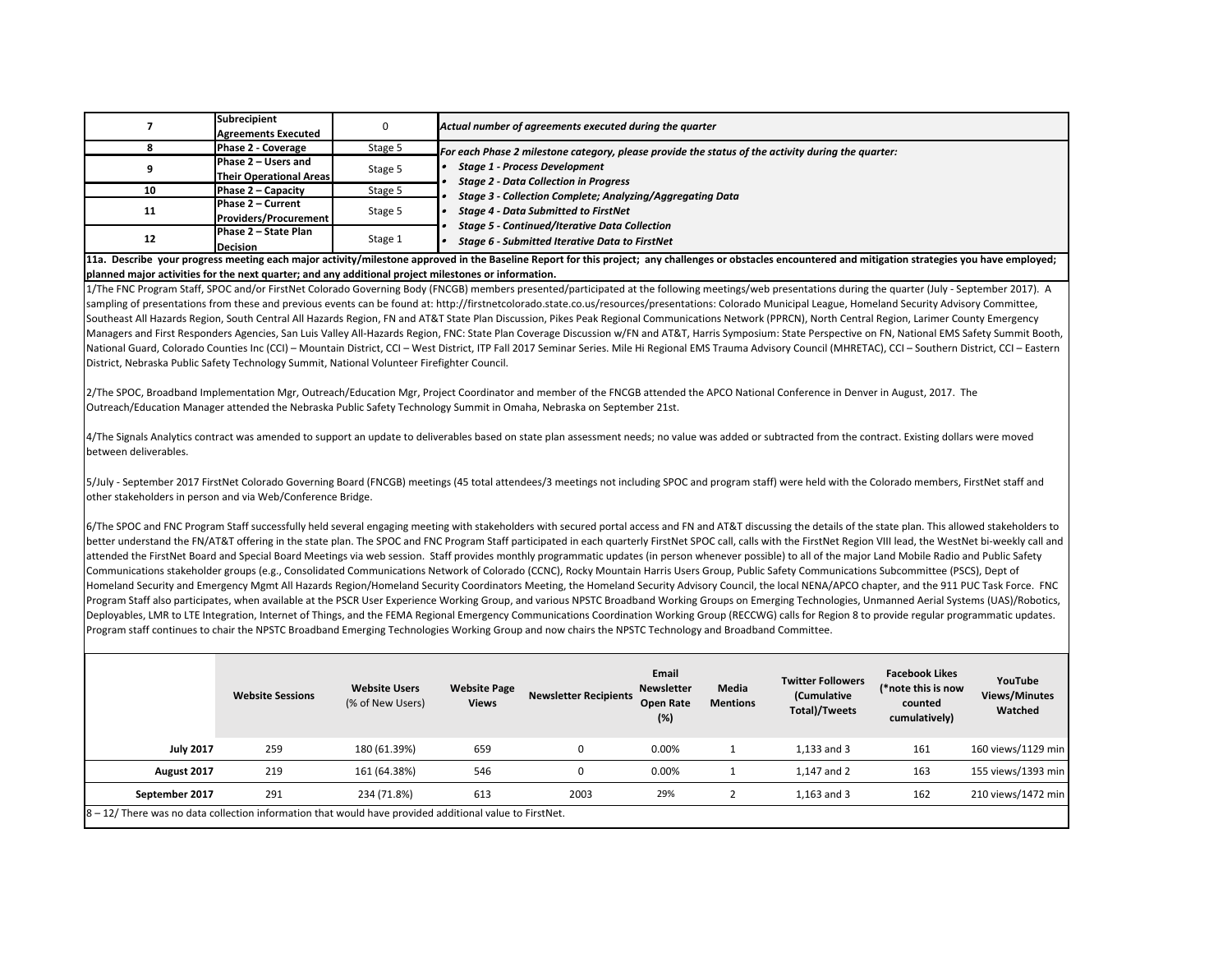| approved by the Department of Commerce before implementation. |      | 11b. If the project team anticipates requesting any changes to the approved Baseline Report in the next quarter, describe those below. Note that any substantive changes to the Baseline Report must be                                                                                                                                                                |                                                                                   |
|---------------------------------------------------------------|------|------------------------------------------------------------------------------------------------------------------------------------------------------------------------------------------------------------------------------------------------------------------------------------------------------------------------------------------------------------------------|-----------------------------------------------------------------------------------|
| N/A                                                           |      |                                                                                                                                                                                                                                                                                                                                                                        |                                                                                   |
|                                                               |      | 11c. Provide any other information that would be useful to NTIA as it assesses this project's progress.                                                                                                                                                                                                                                                                |                                                                                   |
| N/A                                                           |      |                                                                                                                                                                                                                                                                                                                                                                        |                                                                                   |
|                                                               |      | 11d. Describe any success stories or best practices you have identified. Please be as specific as possible.<br>Colorado had over ~160 stakeholders reviewing the initial state plan and believes this is a great cross-section of SMEs who can provide input on the portal.                                                                                            |                                                                                   |
| 12. Personnel                                                 |      |                                                                                                                                                                                                                                                                                                                                                                        |                                                                                   |
|                                                               |      | 12a. If the project is not fully staffed, describe how any lack of staffing may impact the project's time line and when the project will be fully staffed.                                                                                                                                                                                                             |                                                                                   |
|                                                               |      |                                                                                                                                                                                                                                                                                                                                                                        |                                                                                   |
|                                                               |      | 12b. Staffing Table - Please include all staff that have contributed time to the project. Please do not remove individuals from this table.                                                                                                                                                                                                                            |                                                                                   |
| <b>Job Title</b>                                              | FTE% | Project (s) Assigned                                                                                                                                                                                                                                                                                                                                                   | Change<br>Title and level of                                                      |
| <b>Public Safety Broadband</b><br>Program Manager             | 0    | Effective 12/1/15, the employee filling the Public Safety Broadband Program Manager position was hired in by OIT as the Broadband<br>Implementation Manager, a general funded position. This position will be responsible for all duties previously managed by the Public<br>Safety Broadband Program Manager, however those duties will no longer be funded by SLIGP. | effort modified<br>based on approved<br>grant modification.                       |
| Outreach and Education<br>Manager                             | 1    | Provide support for SLIGP outreach activities                                                                                                                                                                                                                                                                                                                          | Title and level of<br>effort modified<br>based on approved<br>grant modification. |
| <b>Project Coordinator</b>                                    | 1    | Provide support for SLIGP program, education and outreach activities                                                                                                                                                                                                                                                                                                   | Title and level of<br>effort modified<br>based on approved<br>grant modification. |
| <b>Grant Program Manager</b>                                  | 0.2  | Provide support for grant management and reporting requirements                                                                                                                                                                                                                                                                                                        | None                                                                              |
| <b>Grant Analyst</b>                                          | 0.2  | Provide support for grant management and reporting requirements                                                                                                                                                                                                                                                                                                        | None                                                                              |
| <b>Grant Accountant</b>                                       | 0.2  | Provide support for budget management and reporting requirements                                                                                                                                                                                                                                                                                                       | None                                                                              |
| <b>Administrative Support</b>                                 | 0    | Provide administrative support for grant management, governance meetings, and outreach activities                                                                                                                                                                                                                                                                      | Position removed                                                                  |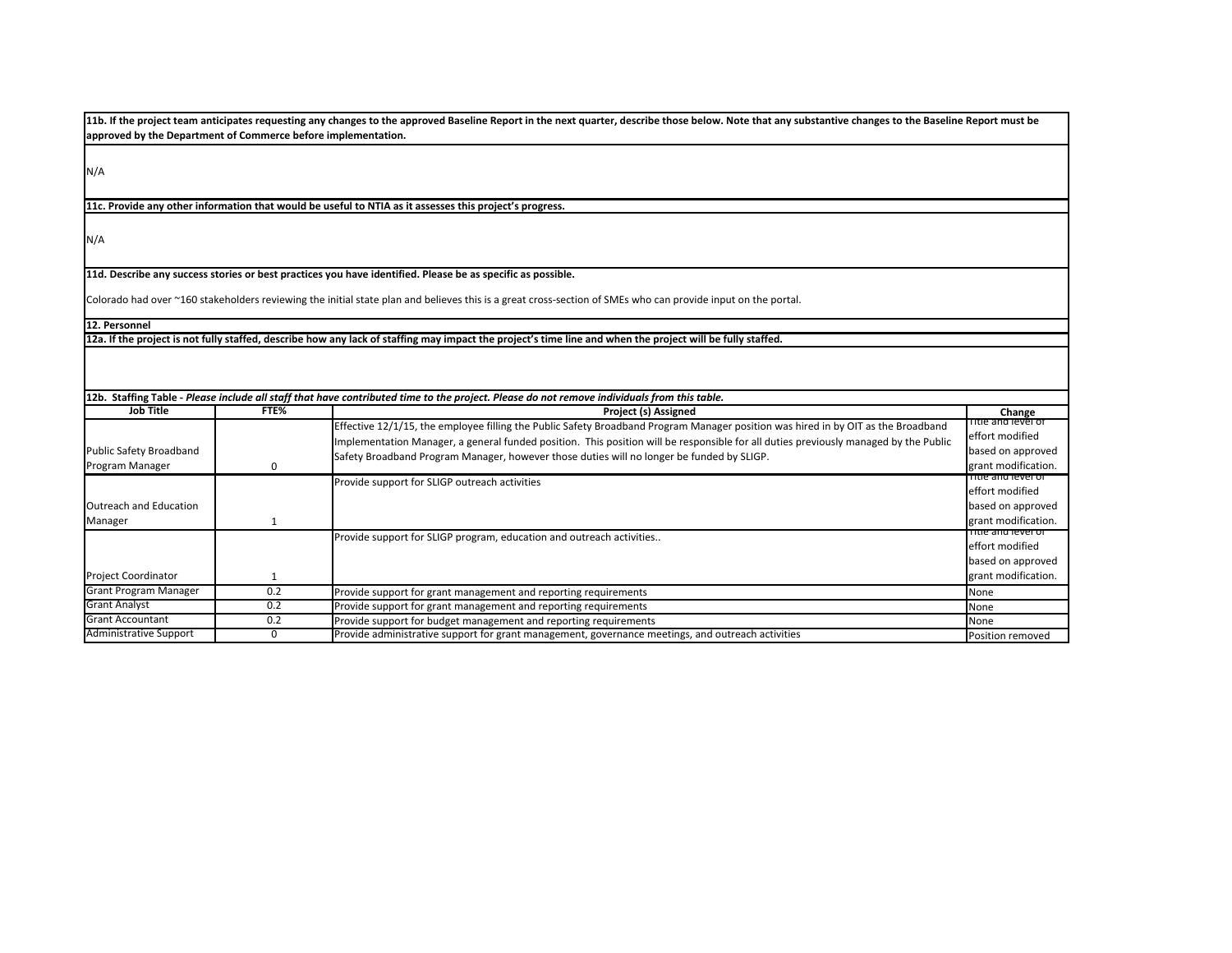| 13a. Subcontracts Table - Include all subcontractors. The totals from this table must equal the "Subcontracts Total" in Question 14f.<br>Contract |                                                                                                                                                                                                                                                                                                                                                                                                                                                                                                                      |                                         |                                                  |                                                                                                    |                   |                                |                                                |                                                 |  |  |
|---------------------------------------------------------------------------------------------------------------------------------------------------|----------------------------------------------------------------------------------------------------------------------------------------------------------------------------------------------------------------------------------------------------------------------------------------------------------------------------------------------------------------------------------------------------------------------------------------------------------------------------------------------------------------------|-----------------------------------------|--------------------------------------------------|----------------------------------------------------------------------------------------------------|-------------------|--------------------------------|------------------------------------------------|-------------------------------------------------|--|--|
| Name                                                                                                                                              | <b>Subcontract Purpose</b>                                                                                                                                                                                                                                                                                                                                                                                                                                                                                           | <b>Type</b><br>(Vendor/Subrec.)         | RFP/RFQ Issued (Y/N)                             | <b>Executed</b><br>(Y/N)                                                                           | <b>Start Date</b> | <b>End Date</b>                | <b>Total Federal</b><br><b>Funds Allocated</b> | <b>Total Matching</b><br><b>Funds Allocated</b> |  |  |
| Signals Analytics, LLC                                                                                                                            | Subcontracts: Technical Support-MOUs, Data<br>Collection, Coverage Objectives, Training and<br>RFP/Public Notice response assistance                                                                                                                                                                                                                                                                                                                                                                                 | Vendor                                  | Y                                                | Y                                                                                                  | 6/3/2015          | extended through<br>12/31/2017 | increased to<br>\$594,750                      | \$0.00                                          |  |  |
| Kissinger & Fellman, PC                                                                                                                           | Legal/MOU Subcontracts: Costs associated<br>with state, municipal, county and private<br>(outside) legal expertise on specific issues<br>related to legal/MOU efforts                                                                                                                                                                                                                                                                                                                                                | Vendor/State and<br>Local<br>Government | N/ RFP/RFQ not<br>required                       | Y/New PO was<br>issued on<br>6/28/17 for ar<br>additional<br>\$30,000 in<br>services               | 9/27/2016         | extended through<br>12/31/2017 | \$180,000.00                                   | \$0.00                                          |  |  |
| <b>TBD</b>                                                                                                                                        | A/V, Graphics and Production Services<br>associated with development of videos,<br>website or other marketing graphics/materials Government                                                                                                                                                                                                                                                                                                                                                                          | Vendor/State                            | N                                                | N                                                                                                  | TBD               | TBD                            | \$30,000.00                                    | \$0.00                                          |  |  |
| <b>Texas A&amp;M Engineering</b><br><b>Extension Service (TEEX)</b>                                                                               | and other production costs associated with the<br>Training Services/costs associated with<br>development of on-line training programs and<br>materials to enable training of local, tribal, and<br>state stakeholders on LTE technology. - This<br>PO has ended and project is complete.                                                                                                                                                                                                                             | Vendor/Governm<br>ent                   | N/ RFP/RFQ not<br>required                       | Y/ PO was<br>issued<br>because cost<br>was under<br>\$25000, no<br>other<br>procurement<br>vehicle | 12/1/2015         | 8/31/2016                      | \$20,000.00                                    | \$0.00                                          |  |  |
| <b>TBD</b>                                                                                                                                        | General Contractual Services for data<br>collection and analysis based on future<br>requirements set out by FirstNet or NTIA. See<br>above - the Signals Analytics contract was<br>amended, value increased and extended<br>through 12/31/17.                                                                                                                                                                                                                                                                        | Vendor                                  | N                                                | N                                                                                                  | TBD               | <b>TBD</b>                     | \$275,264.00                                   | \$0.00                                          |  |  |
| Covendis                                                                                                                                          | Provide project coordination/administrative<br>support for SLIGP data collection activities,<br>governance meetings, and outreach activities.<br>New contractor position hired using state<br>contract through Covendis - May 4, 2015 -<br>February 3, 2016. If employee is successful, he Vendor<br>may be hired as an FTE through the State<br>funded by SLIGP until the end of the grant<br>period (12/31/17). Approved grant<br>modification request reflects funding this new<br>position through end of grant. |                                         | <b>Bid Process</b><br>completed in April<br>2015 | PO<br>Executed                                                                                     | 5/4/2015          | 2/3/2016                       | \$57,855.00                                    | \$0.00                                          |  |  |